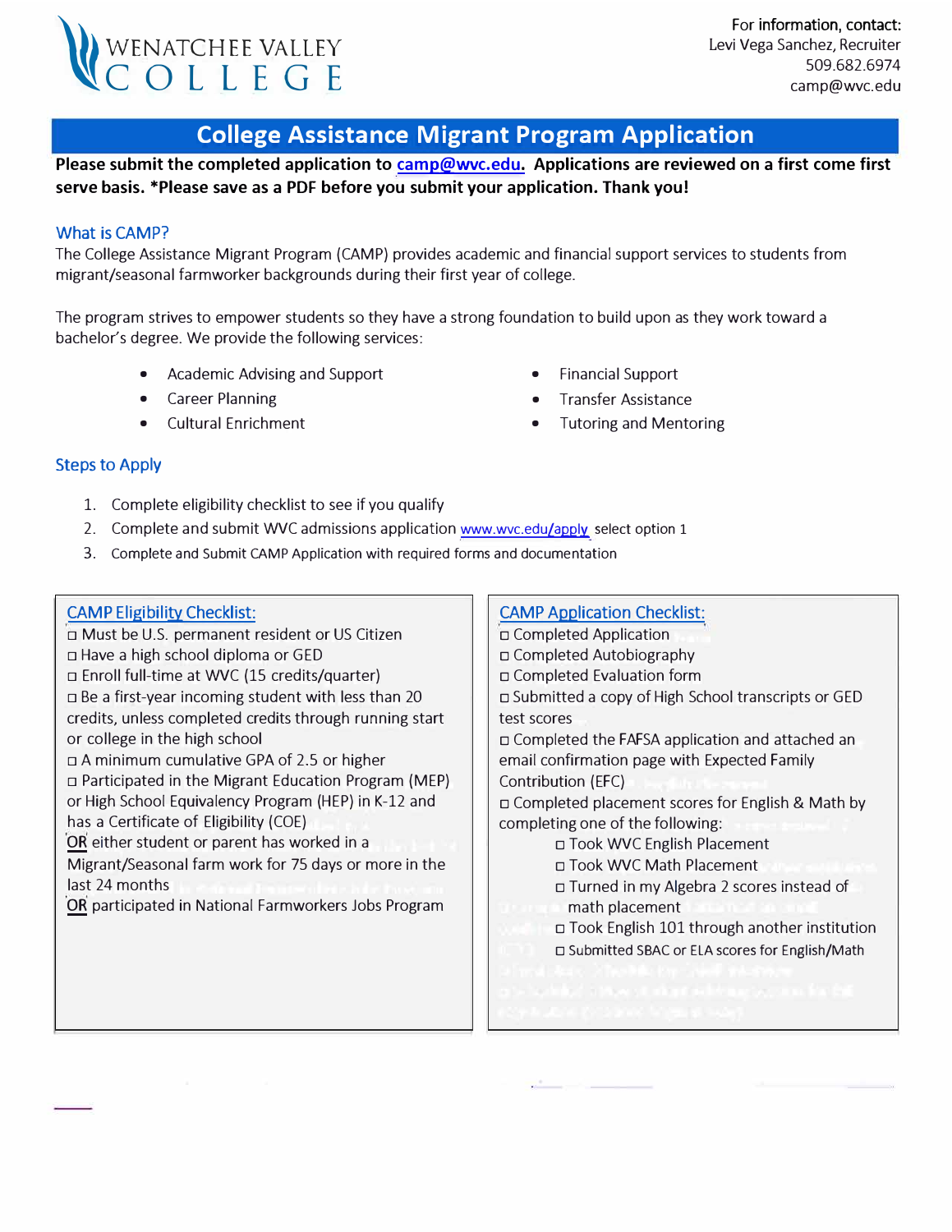# **College Assistance Migrant Program (CAMP} Application**

## *Personal Information*

| (Last Name, First Name)             |                                                                                                                               | Middle Initial                           |                          | Preferred Name                               |               |
|-------------------------------------|-------------------------------------------------------------------------------------------------------------------------------|------------------------------------------|--------------------------|----------------------------------------------|---------------|
|                                     | US Citizen                                                                                                                    | or Legal Resident                        | Other                    |                                              |               |
| Date of birth (MM/DD/YY)            |                                                                                                                               | <b>Residency Status</b>                  |                          | <b>Social Security</b>                       | <b>WVC ID</b> |
| Female<br>Male                      | other                                                                                                                         |                                          | Yes                      | if yes,<br>No                                |               |
| Gender                              | Shirt size                                                                                                                    |                                          | <b>Food Allergies</b>    |                                              |               |
|                                     |                                                                                                                               |                                          |                          |                                              |               |
| Name of Most Recent School Attended |                                                                                                                               | Years attended                           |                          | <b>Expected Major or Career Goal</b>         |               |
| <b>Contact Information</b>          |                                                                                                                               |                                          |                          |                                              |               |
|                                     |                                                                                                                               |                                          |                          |                                              |               |
| Cell Phone                          | No<br>Yes<br>I want to receive texts                                                                                          |                                          | Alternative phone number | Email                                        |               |
|                                     |                                                                                                                               |                                          |                          |                                              |               |
| <b>Mailing Address</b>              |                                                                                                                               | City                                     |                          | <b>State</b>                                 | Zip           |
| <b>Emergency Contact</b>            |                                                                                                                               |                                          |                          |                                              |               |
|                                     |                                                                                                                               |                                          |                          |                                              |               |
|                                     |                                                                                                                               |                                          |                          |                                              |               |
| <b>Full Name</b>                    |                                                                                                                               | Relationship to you                      |                          | Phone number                                 |               |
| <b>Other Information</b>            |                                                                                                                               |                                          |                          |                                              |               |
| <b>Migrant Education</b>            | Please check the programs you have participated in: (If none please complete Employer Verification)                           |                                          |                          |                                              |               |
|                                     |                                                                                                                               |                                          |                          |                                              |               |
| Program (K-12)                      |                                                                                                                               | High School Equivalency<br>Program (HEP) |                          | National Farmworker Job<br>Program (WIA 167) |               |
|                                     |                                                                                                                               |                                          |                          |                                              |               |
| If yes, name of the college(s)      | 1) Have you ever been enrolled in college?                                                                                    | and dates:                               |                          | Yes                                          | Nο            |
|                                     |                                                                                                                               |                                          |                          |                                              |               |
|                                     | 2) Do you plan to earn an Associate in Arts/Transfer Degree?<br>What four-year college/university do you want to transfer to? |                                          |                          | Yes                                          | No            |
|                                     |                                                                                                                               |                                          |                          |                                              |               |
| If yes, when? (                     | 3) Have you applied for federal financial aid (FAFSA)?<br>)(MM/YY)                                                            |                                          |                          | Yes                                          | No            |
|                                     | 4) Do either of your parents have a Bachelor's Degree?                                                                        |                                          |                          | Yes                                          | No.           |
|                                     | 5) What areas of interest or assistance are you interested in? Check all that apply:                                          |                                          |                          |                                              |               |
| Financial support                   |                                                                                                                               | Career guidance                          |                          | Mentorship                                   |               |
|                                     | <b>Academic Advising</b>                                                                                                      | Transfer assistance                      |                          | Tutoring                                     |               |

*I give consent to share my CAMP application status with my high school counselors or teachers. I certify that I have honestly and truthfully answered all the previous questions ta the best of my knowledge. I understand that any false information provided may lead ta the termination of my participation in the program.*